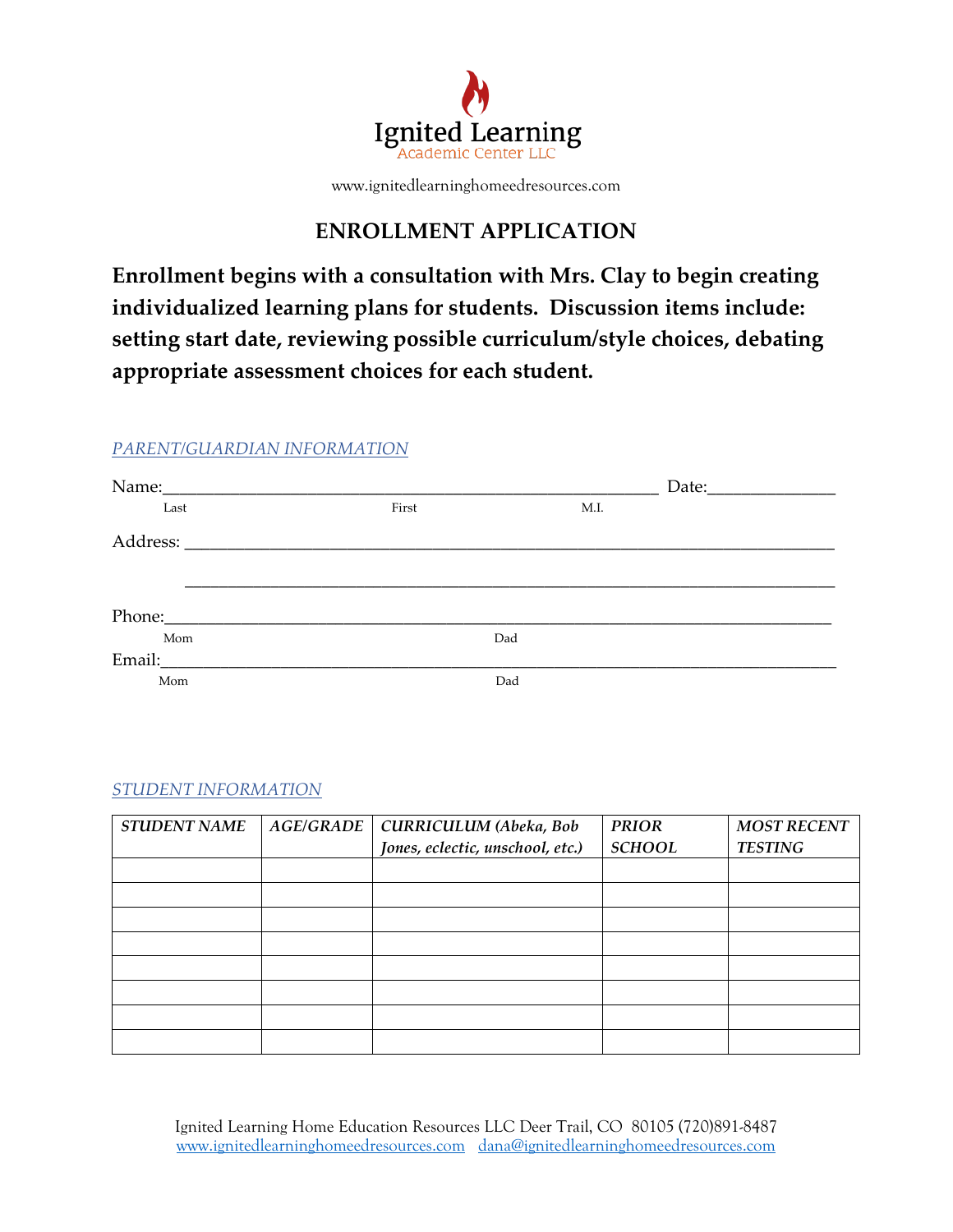

www.ignitedlearninghomeedresources.com

\_\_\_\_\_\_\_\_\_\_\_\_\_\_\_\_\_\_\_\_\_\_\_\_\_\_\_\_\_\_\_\_\_\_\_\_\_\_\_\_\_\_\_\_\_\_\_\_\_\_\_\_\_\_\_\_\_\_\_\_\_\_\_\_\_\_\_\_\_\_\_\_\_\_\_\_\_\_\_\_\_\_\_\_\_ \_\_\_\_\_\_\_\_\_\_\_\_\_\_\_\_\_\_\_\_\_\_\_\_\_\_\_\_\_\_\_\_\_\_\_\_\_\_\_\_\_\_\_\_\_\_\_\_\_\_\_\_\_\_\_\_\_\_\_\_\_\_\_\_\_\_\_\_\_\_\_\_\_\_\_\_\_\_\_\_\_\_\_\_\_ \_\_\_\_\_\_\_\_\_\_\_\_\_\_\_\_\_\_\_\_\_\_\_\_\_\_\_\_\_\_\_\_\_\_\_\_\_\_\_\_\_\_\_\_\_\_\_\_\_\_\_\_\_\_\_\_\_\_\_\_\_\_\_\_\_\_\_\_\_\_\_\_\_\_\_\_\_\_\_\_\_\_\_\_\_ \_\_\_\_\_\_\_\_\_\_\_\_\_\_\_\_\_\_\_\_\_\_\_\_\_\_\_\_\_\_\_\_\_\_\_\_\_\_\_\_\_\_\_\_\_\_\_\_\_\_\_\_\_\_\_\_\_\_\_\_\_\_\_\_\_\_\_\_\_\_\_\_\_\_\_\_\_\_\_\_\_\_\_\_\_ \_\_\_\_\_\_\_\_\_\_\_\_\_\_\_\_\_\_\_\_\_\_\_\_\_\_\_\_\_\_\_\_\_\_\_\_\_\_\_\_\_\_\_\_\_\_\_\_\_\_\_\_\_\_\_\_\_\_\_\_\_\_\_\_\_\_\_\_\_\_\_\_\_\_\_\_\_\_\_\_\_\_\_\_\_

Primary educator/relationship to child(ren)? \_\_\_\_\_\_\_\_\_\_\_\_\_\_\_\_\_\_\_\_\_\_\_\_\_\_\_\_\_\_\_\_\_\_\_\_\_\_\_\_\_\_\_\_\_ Reasons for choosing Ignited Learning Academic Center? \_\_\_\_\_\_\_\_\_\_\_\_\_\_\_\_\_\_\_\_\_\_\_\_\_\_

If transferring from a public school:

1. Was student involved in court cases/social services proceedings?

\_\_\_\_\_\_\_\_\_\_\_\_\_\_\_\_\_\_\_\_\_\_\_\_\_\_\_\_\_\_\_\_\_\_\_\_\_\_\_\_\_\_\_\_\_\_\_\_\_\_\_\_\_\_\_\_\_\_\_\_\_\_\_\_\_\_\_\_\_\_\_\_\_\_\_

\_\_\_\_\_\_\_\_\_\_\_\_\_\_\_\_\_\_\_\_\_\_\_\_\_\_\_\_\_\_\_\_\_\_\_\_\_\_\_\_\_\_\_\_\_\_\_\_\_\_\_\_\_\_\_\_\_\_\_\_\_\_\_\_\_\_\_\_\_\_\_\_\_\_\_

2. Was student suspended or expelled?<br>
<u>
</u>

# *IGNITED LEARNING ACADEMIC CENTER RESPONSIBILITIES*

- 1. Initial consultation (see details on front) with Mrs. Clay
- 2. 30 minute monthly phone/Zoom call with Mrs. Clay
- 3. One free pre-recorded class (for parents)
- 4. Retrieve records from previous school
- 5. Maintain records (academic, testing immunization, attendance)
- 6. Student ID, transcripts, diploma
- 7. Transferable school records
- 8. Discounts on other fee based services: testing evaluation, consultation, additional classes/workshops, other support programs